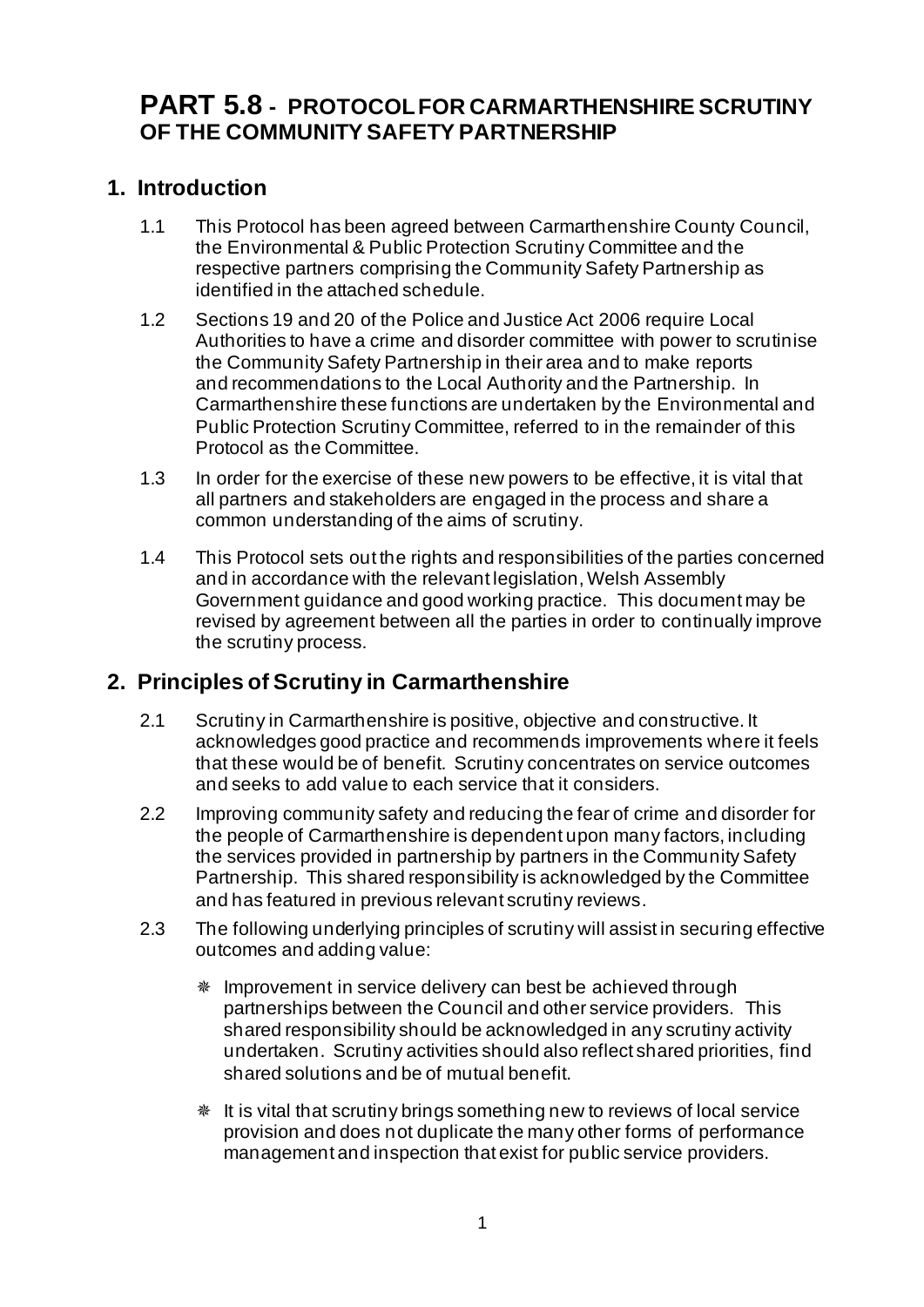- Scrutiny activities should make a distinct and positive impact and only be carried out where objective review by elected representatives will help progress to be made. The scrutiny process should be proactive in seeking out issues to examine that will add most value.
- Scrutiny reports must be evidence-based in order to provide credible conclusions and recommendations. The scrutiny process should also be impartial, in the sense that it should be driven by the evidence rather than by a particular standpoint.
- Constructive engagement and clear lines of communication should enable a two-way flow of information between scrutiny and all those involved, including feedback of results.
- 2.4 Scrutiny of the reduction of crime and disorder will only be truly successful if key organisations work and co-operate together in an atmosphere of mutual respect and trust with an understanding and commitment to its aims.
- 2.5 The key organisations involved in scrutiny of crime and disorder must be willing to share information, knowledge and reports which relate to the delivery of services in Carmarthenshire and carry out duties that would be reasonably expected of them to enable crime and disorder scrutiny to be successfully undertaken.
- 2.6 Officers and members of the organisations involved in crime and disorder scrutiny, representatives and members of the public will be treated with respect and courtesy at all times. Matters of confidentiality will also be treated with respect.
- 2.7 Crime and disorder scrutiny will be open and transparent and encourage open and honest discussion. Any person involved in crime and disorder scrutiny will always declare any personal interest that they have either in a scrutiny exercise or during a meeting of the Committee in accordance with any code of conduct to which they are required to adhere.
- 2.8 Whilst working in partnership, the Committee is independent of the respective partners comprising the Community Safety Partnership.
- 2.9 Scrutiny of Crime and Disorder will be focused on improving services and service provision for the people of Carmarthenshire and will concentrate on outcomes that are intended to help improve community safety and reduce the fear of crime in Carmarthenshire.

## **3. Administrative Arrangements**

- 3.1 Agendas, minutes and reports for meetings of the Committee will be circulated to members of the Community Safety Partnership in accordance with the Council's legal requirements in relation to the circulation of such documents to members of the Committee. The Committee will meet at least twice per year.
- 3.2 The Community Safety Partnership will be consulted on the crime and disorder scrutiny forward work programme and will be informed in advance of scrutiny local crime and disorder reviews that the Committee is intending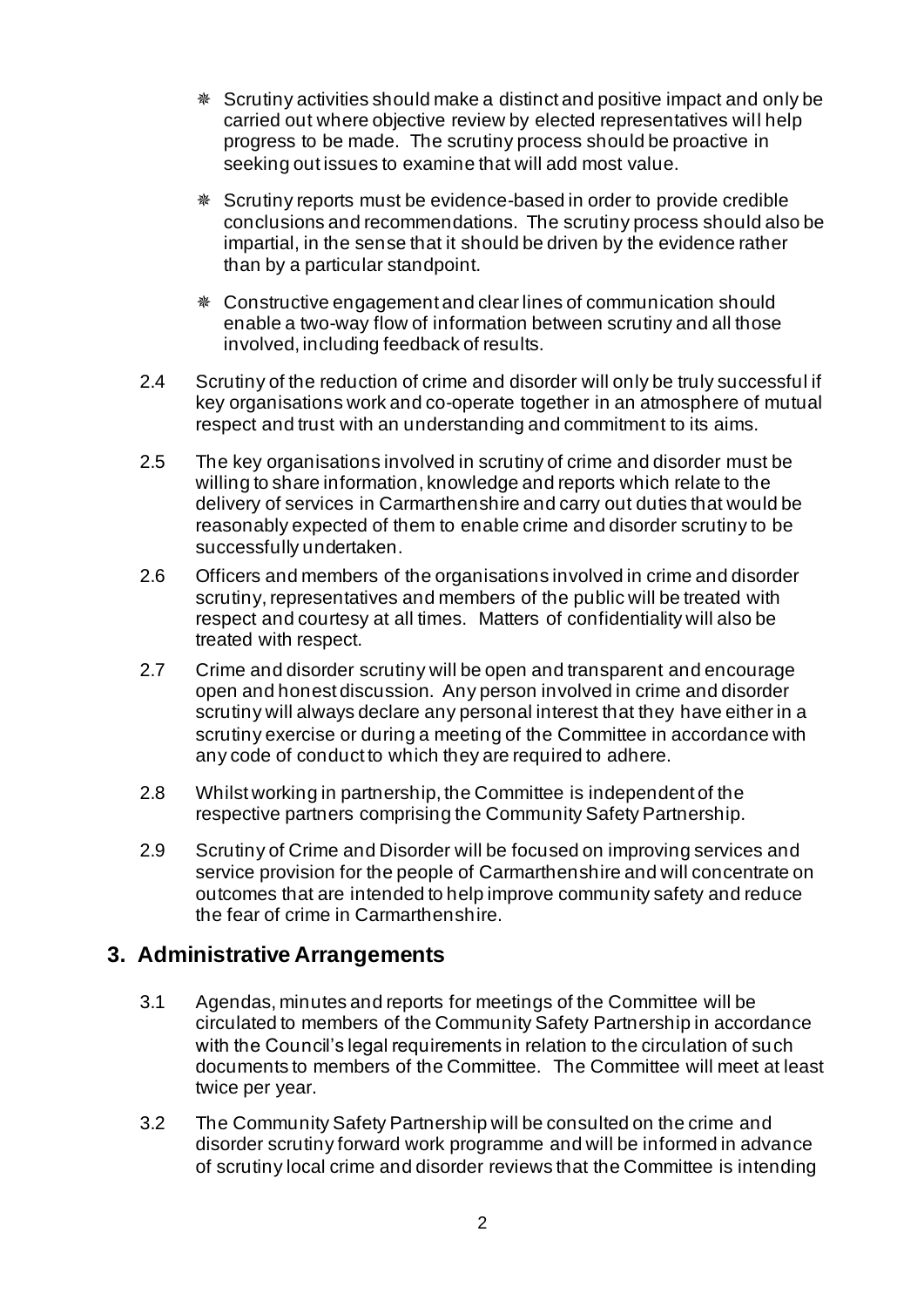to undertake. They will also be informed of the scope of all scrutiny local crime and disorder reviews and will be given adequate notice of invitations to attend meetings of the Committee and be provided with any required information.

- 3.3 The Community Safety Partnership will be consulted on any draft local crime and disorder reports before they are published. Final reports will be published on the Council's website and circulated in accordance with statutory requirements.
- 3.4 Crime and disorder scrutiny is not to be used as a complaints procedure. Case studies may however be used as part of supporting information for scrutiny reviews.
- 3.5 The Community Safety Partnership will be informed of any Council press releases relating to local crime and disorder, prior to publication.
- 3.6 Meetings of the Committee are normally held in public. However, the press and public may be excluded from a meeting or part of a meeting in order for the Committee to consider exempt or confidential information. Advice is available from the Scrutiny and Consultancy Team if all or some of the evidence to be submitted to the Committee might fall into either of these categories.

### **4. Community Safety Partnership**

- 4.1 The Community Safety Partnership will work together to provide objective and effective scrutiny of crime and disorder.
- 4.2 The Community Safety Partnership will provide information to the Committee relating to the planning and operation of crime and disorder reduction activities and strategies to enable the Committee to undertake its required scrutiny reviews.
- 4.3 However, this does not include confidential information that might impinge upon actual police operations and nor does it include personal information, unless the individual concerned gives consent for such information to be released. Requests for information from the Committee will clearly identify why the information is needed and what it is to be used for to enable the recipient(s) to identify the appropriate information to be provided.
- 4.4 The Community Safety Partners will respond to local crime and disorder scrutiny reviews within 28 days of receipt. The Committee may send copies of responses to individuals who have contributed to or need to know about the review.
- 4.5 A separate protocol and procedure has been agreed to cover local crime and disorder referrals to the Committee from local county councillors.
- 4.6 The Community Safety Partners will nominate a main contact person for each local crime and disorder scrutiny review and maintain regular contact with the Committee, attending in person when invited.